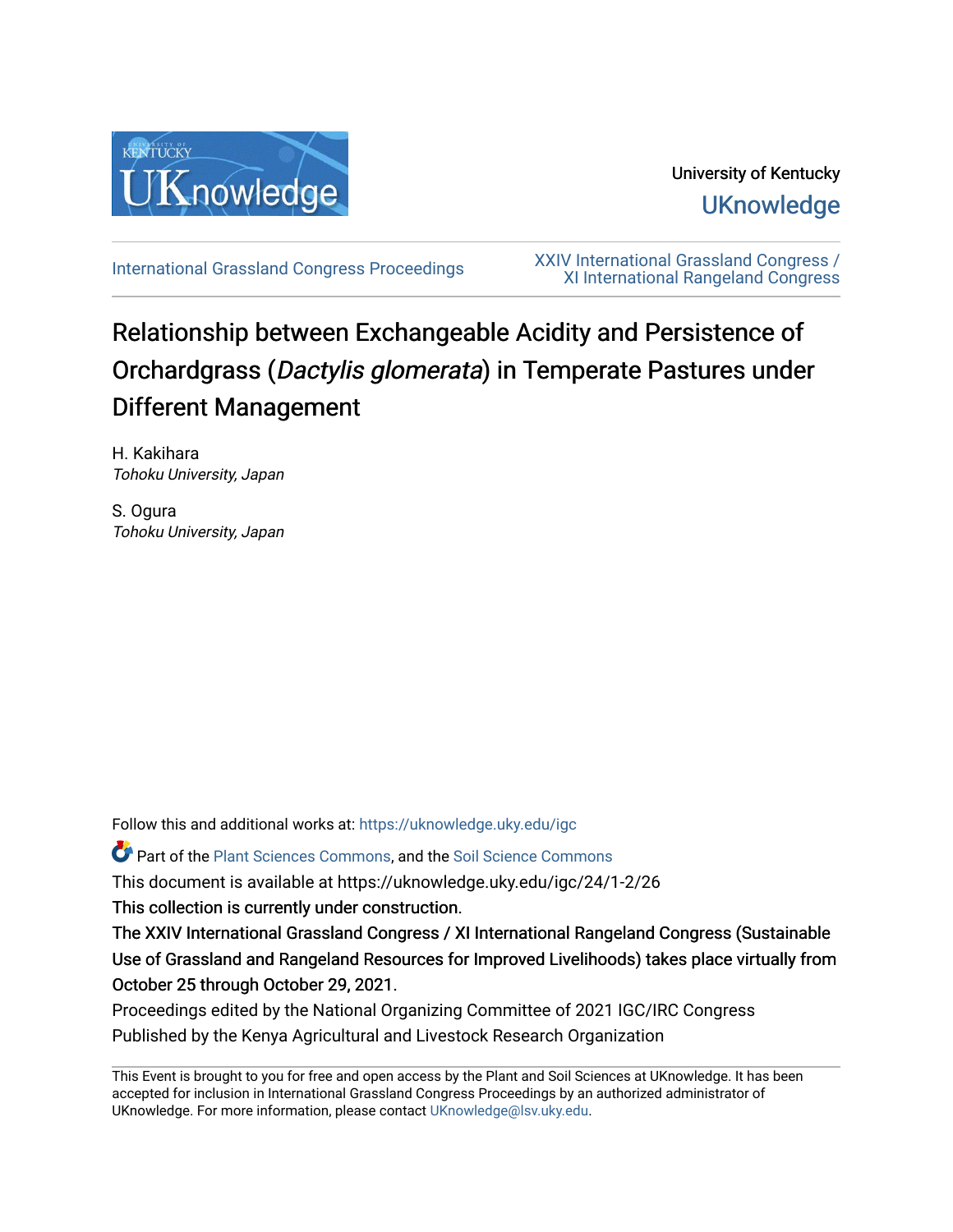# Relationship between exchangeable acidity and persistence of orchardgrass (*Dactylis glomerata*) in temperate pastures under different management

Kakihara, H; Ogura S.

Graduate School of Agricultural Science, Tohoku University, Osaki, Miyagi, Japan \*Corresponding author email: kakihara@tohoku.ac.jp

**Key words**: Botanical composition; pasture management; pasture persistence; soil exchangeable aluminum; soil exchangeable acidity.

#### **Abstract**

Orchardgrass is a high productive, highly nutritive grass, but its persistence is low under acid soil condition. Therefore, to obtain the information on the effect of soil acidity on the persistence of orchardgrass in acid soil grasslands, we investigated the relationship between exchangeable acidity  $(y_1)$  and orchardgrass in sown pastures. Eight temperate pastures (four cutting meadows [CMs] and four cattle grazing pastures [GPs]) were used for vegetation survey and soil samplings. Six or three line transects (50 m each) were fixed in each meadow or pasture, and measurement location (three quadrats 20 cm×20 cm in size and 50 cm apart from each other) was set along the transect at a 10 m interval. The most dominant plant species was recorded after first cut of the meadows in 2018. Soil samples were collected in the area around quadrats, at depth of 0–5 cm for measurement of  $y_1$  and other chemical properties. Orchardgrass was dominated in 78% and 37% of CM and GP, respectively. Tall fescue (*Festuca arundinacea*) was also dominated in 2% and 22% of CM and GP, respectively. In CM, the locations with higher  $y_1$  showed a tendency of higher frequency of orchardgrass (P<0.1) and significantly low frequency of tall fescue (P<0.05). In contrast in GP, soil  $y_1$  did not show significant relationship to the frequency of orchardgrass and tall fescue. Soil chemical properties such as pH, NO<sub>3</sub>-N, K<sub>2</sub>O, CaO and MgO show negative relationship to  $y_1$  (P<0.05) in CM or GP, although they did not show significant relationship to the frequency of orchardgrass. These results suggest that survival rate of orchardgrass increases with increase of  $y_1$ , through preventing establishment of other plant species such as tall fescue under cutting condition, while this trend is not clear under grazing.

#### **Introduction**

Orchardgrass (*Dactylis glomerata*) is a widely used temperate forage grass because of its high productivity and nutritive value. However, the persistence of orchardgrass is reduced under acid soil condition (Hojito et al. 1987, Poozesh et al. 2010). The low persistency of orchardgrass in acid soils may be due to the direct effects of soil exchangeable aluminum (Al) or the indirect effects of other plant species (with higher acid tolerance) which have more tolerance to acid soil conditions with high exchangeable Al (Wheeler et al. 1992, Poozesh et al. 2007). The accumulation of inorganic nitrogen and deficiencies in the plant-available phosphorus and exchangeable cations induced by soil acidification can affect the persistence of sown pasture species (Hojito et al. 1987, Aciego Pietri and Brookes 2008). The different pasture management practices, such as cutting and livestock grazing, can also have an impact on the soil and pasture plants. However, there is little information on spatial variation of exchangeable Al in actual production fields and its relationship to orchardgrass persistence and soil nutrients, under different pasture management. Therefore, we conducted a field survey to obtain information on the variabilities of the soil exchangeable Al concentration within each pasture and its relationship to orchardgrass dominance and soil nutrients and compared these relationships under cutting and cattle grazing managements.

#### **Methods and Study Site**

This study was conducted at the Kawatabi Field Science Center, Graduate School of Agricultural Science, Tohoku University (Ohsaki, Miyagi, Japan; 38.75°N, 140.76°E, 220–250 m above sea level). The soil type is classified as a Haplic non-allophanic Andosol. Four CMs (areas of 1.0–3.0 ha) and four GPs (areas of 1.0–1.3 ha) grazed with cattle were selected as survey sites. All the CMs and the GPs were renovated in 2012 to 2014 with orchardgrass and tall fescue (*Festuca arundinacea*). The CMs were harvested three times from late May to early October, and beef cows were rotationally grazed from late April to late October in the GPs. Chemical fertilizer was applied in late April, after the first and second cuts in the CMs (total rate of 153:66:72 kg  $N: P_2O_5: K_2O$  ha<sup>-1</sup>), and three to five times during the grazing period in the GPs (total rate of 63:29:30 kg  $N: P_2O_5: K_2O$  ha<sup>-1</sup>). Cattle manure compost was also applied to all of the CMs and the GPs from November to December.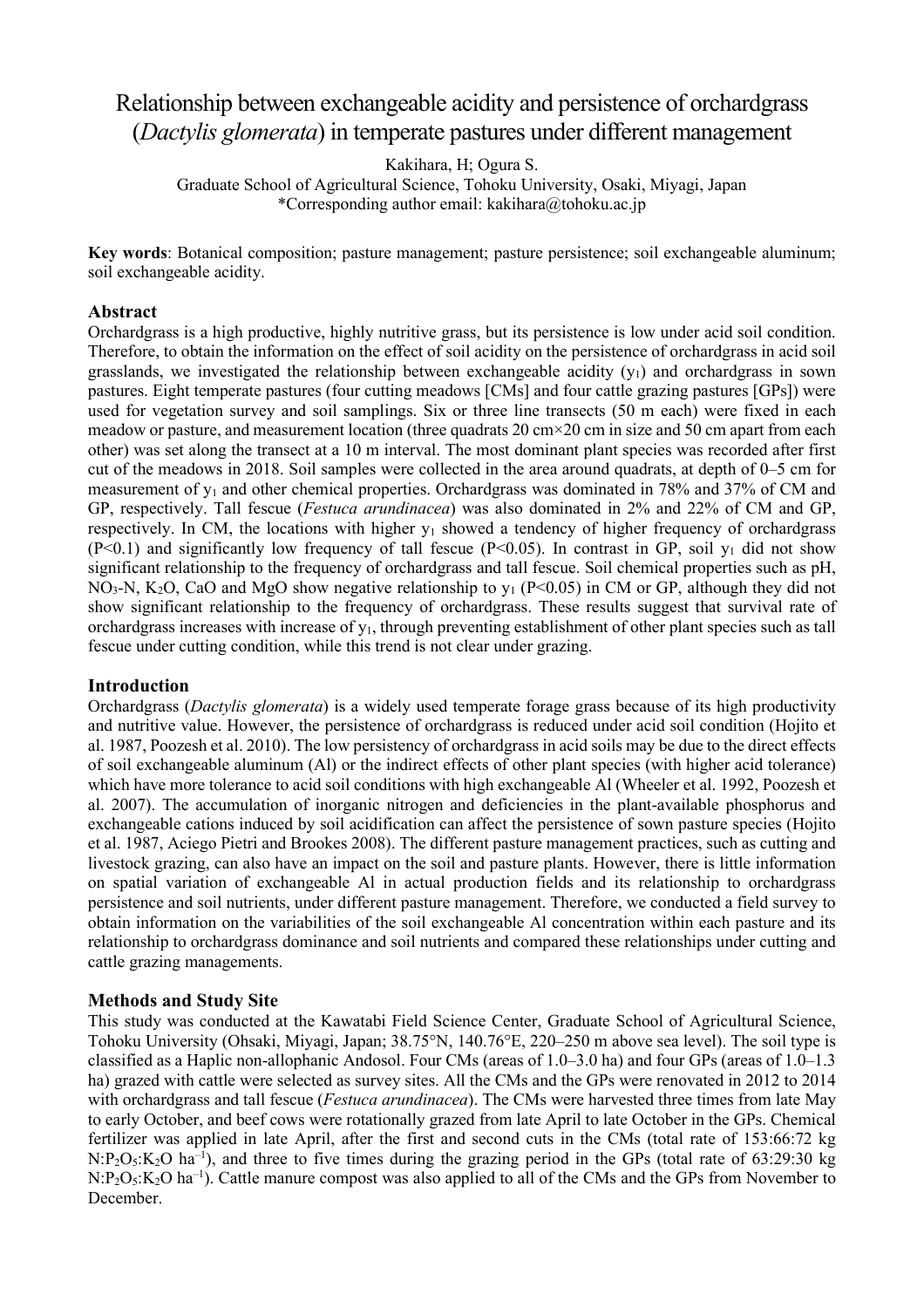All measurements were conducted at fixed locations along line transects (50 m) established in the CMs and the GPs. Parallel six- and three-line transects were fixed in each CM and GP, respectively, at a distance of 10 m. Five measurement locations for the vegetation survey and soil sampling were set along each transect at 10 m intervals. Each location had three plots (20 cm $\times$ 20 cm), and the center of each plot was set at a 50 cm interval. Vegetation surveys and soil sampling were conducted after the first cut (June 8-July 17, 2018). The most dominant plant species was recorded as the species with the highest coverage in each plot. To compare the botanical compositions of CMs and GPs, the dominance proportion was calculated separately for orchardgrass, tall fescue and the other plant species by dividing the number of dominant plots by the total number of plots in each CM (n=90) and GP (n=45). The dominance frequency of each plant was also calculated in each location by dividing the number of dominant plots by the total number of plots  $(n=3)$ . Three soil cores collected at 0–5 cm depth in each location were subjected to measurement of soil pH and exchangeable acidity  $(y_1)$  (Mori and Shimada 1970). The value of  $y_1$  was used as an indicator of exchangeable Al. To analyze the soil nutrient contents (Total-N, NO<sub>3</sub>-N, NH<sub>4</sub>-N, P<sub>2</sub>O<sub>5</sub>, K<sub>2</sub>O, CaO, and MgO), additional soil samples were collected after the third cut (November 20, 2018) at 0–5 cm depth in a single measurement location of each line transect.

# **Results**

# *Dominance proportion of plant species*

The dominance proportion of orchardgrass ranged from 54–94% in the CMs and 29–42% in the GPs. The proportion of tall fescue, which was sown as an accompanying grass species when the pastures were established, was smaller in the CMs (0–4%) than in the GPs (9–33%). The other dominant plant species were redtop (*Agrostis alba*), broad-leaved dock (*Rumex obtusifolius*), sweet vernalgrass (*Anthoxanthum odoratum*), and mugwort (*Artemisia princeps*) in the CMs, and water-pennywort (*Hydrocotyle ramiflora*), redtop, sweet vernalgrass, broad-leaved dock, and reed canarygrass (*Phalaris arundinacea*) in the GPs.

# *Soil acidity*

Soil pH in the CMs and the GPs ranged from 4.18 to 6.20 and 4.62 to 5.59, respectively. The y<sub>1</sub> value ranged from 0.55. to 25.83 in the CMs, which was greater than the values in the GPs (1.85–16.29). Although the proportion of strongly acidic soil ( $y_1$ >5) was 50% in the CMs and 65% in the GPs, that of very strongly acidic soil  $(y_1>15)$  in the CMs was 25.8% and only 1.6% in the GPs.

#### *Effects of soil exchangeable acidity on the dominance frequency of plants and soil nutrient contents*

In the CMs, the dominance frequency of orchardgrass tended to increase with the rise in  $y_1$  (p<0.1), whereas the dominance frequency of tall fescue decreased ( $p<0.05$ ). In the GPs, no significant relationship was found between  $y_1$  and dominance frequencies of the species (p>0.1). Although soil pH, K<sub>2</sub>O, CaO, and MgO in the CMs and pH and  $NO<sub>3</sub>-N$  in the GPs decreased with increasing  $y_1$  (P<0.05), these soil chemical properties did not show any significant relationship to the frequency of orchardgrass.

#### **Discussion**

The dominance frequencies of orchardgrass increased with the rise in  $y_1$  while tall fescue decreased, suggesting that the higher tolerance of orchardgrass to soil acidity may increase its relative dominance to tall fescue in the strongly acidic soils of CMs. Soil chemical properties that decreased with increasing  $y_1$  were not related to the dominance frequencies of orchardgrass both in the CMs and the GPs, which indicates that a decrease in these properties caused by exchangeable Al did not increase orchardgrass.

The dominance frequency of orchardgrass did not increase with increasing  $y_1$  in the GPs, probably because the locations with extremely high  $y_1$  were not observed in the GPs. Dung pats of grazing cattle may have suppressed soil acidification (During et al. 1973). Selective grazing by cattle may also give negative effect to the dominance of orchardgrass because of its high preference to cattle, and less tolerance to frequent defoliation. Moreover, competition with other acid-tolerant plant species may have reduced the dominance of orchardgrass in the locations with high  $y_1$  in the GPs. For example, red-top, sweet vernal grass and broadleaved dock, whose dominance rank next to orchardgrass and tall fescue, have a high tolerance to acid soil conditions and Al toxicity (Pakeman et al. 2019, Miyagi et al. 2013) as well as they adapt to frequent defoliation or are not preferred by cattle (Leege et al. 1981, Davies and Snaydon 1973, Hejcman et al. 2014).

From this study, it is indicated that orchardgrass is more persistent than other plant species in locations with high exchangeable Al under cutting conditions, whereas such trend is not seen under grazing conditions. To clarify the mechanism that causes the difference between cutting and grazing conditions, further research